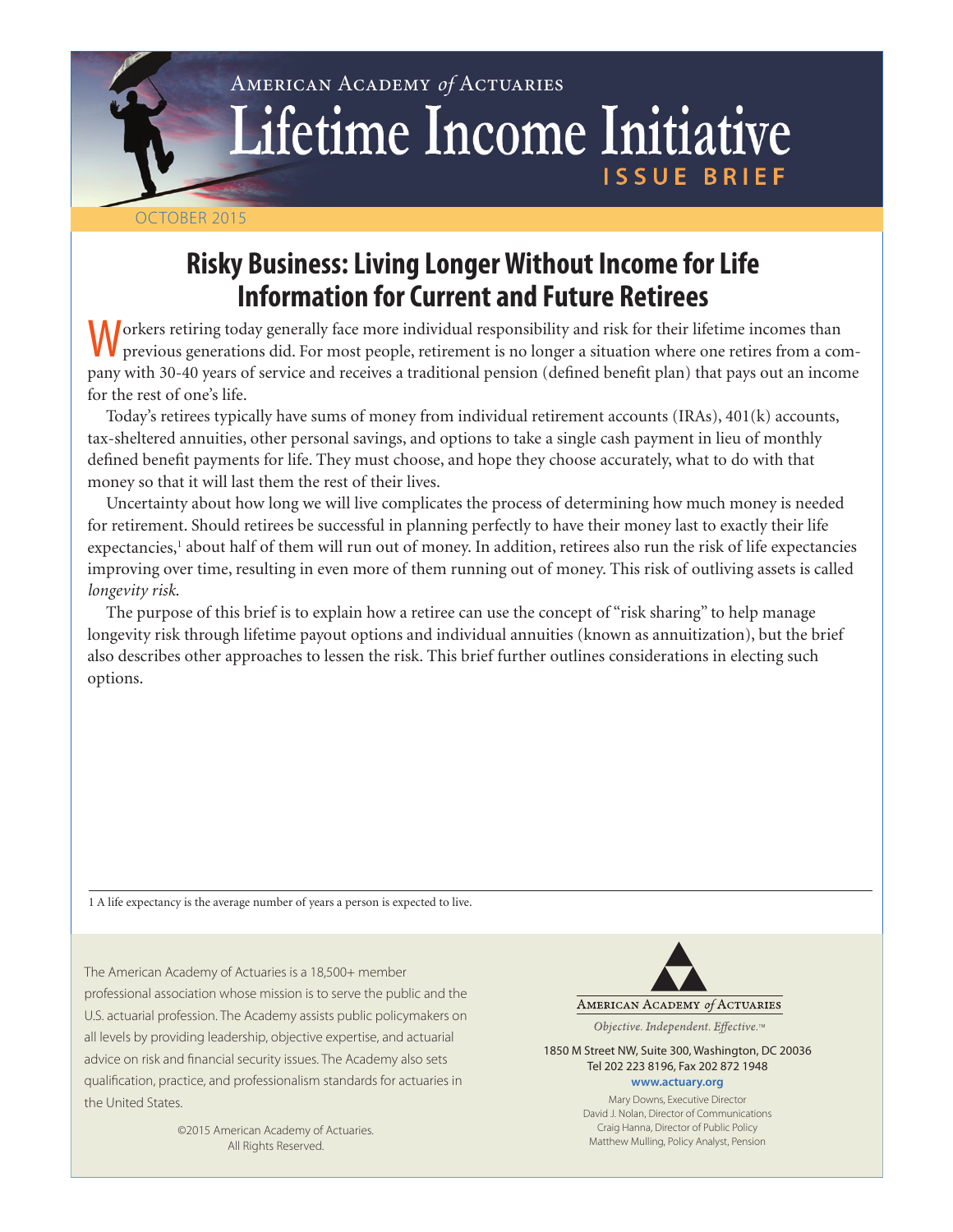### **Methods of risk sharing**

Risk sharing can be accomplished in various ways, for example:

- Taking a lifetime income from a defined benefit plan rather than taking a lump sum.
- Using assets from a defined contribution plan or personal savings to purchase an annuity that begins paying you a monthly lifetime income as soon as you retire (single premium immediate annuity, or SPIA). These defined contribution plans include 401(k) plans, 457 plans, 403(b) plans, and IRAs.
- <sup>n</sup>Purchasing a deferred income annuity (DIA). A deferred income annuity is like the annuity described above, except that it doesn't begin until an age specified when an annuity is bought, such as age 85. These may be purchased using personal savings, but the Internal Revenue Service allows one type of deferred income annuity, called a Qualified Longevity Annuity Contract (QLAC), to be purchased with funds in a defined contribution plan. The IRS limits the amount of money in defined contribution plans that can be used in this way to the lesser of 25 percent of the amount of money you have in the defined contribution plans or \$125,000.
- <sup>n</sup>Purchasing a Guaranteed Lifetime Withdrawal Benefit (GLWB) or a Guaranteed Lifetime Income Benefit (GLIB) on a deferred annuity or a Contingent Deferred Annuity (CDA) in conjunction with other investments.

#### **How risk sharing works**

To illustrate through a hypothetical example, assume a company employs among its workforce 1,000 people who are going to retire next year at age 65. Each of them miraculously has determined that he or she needs \$25,000 per year in income in addition to their Social Security benefits for the rest of their life. (This scenario has been simplified for the purpose of illustration.) The cost of providing this guaranteed income as an annuity option through their employer's 401(k) plan or a rollover IRA income annuity is about \$350,000, if interest is earned at 4 percent.

Some people may say, "I don't know how long I'm going to live. I might die in the next 14 years, and then I'll be losing money. I'll just keep the \$350,000 in safe bonds earning 4 percent and take out \$25,000 a year. That's enough to last my life expectancy of 20 years."

What happens if someone does that?

If bonds continue to pay 4 percent and don't go up or down in market value, that approach will provide an income for a little less than 20 years. The life expectancy for this group is 20 years. But, this does not mean that all of these people will die in 20 years; it means that about half of the people will have died in 20 years and about half will still be alive.

Thus over half of this group of 1,000 people will run out of money, assuming that they did not reduce their spending. And many of them will be out of money for quite a while. At age 90, 35 percent of the group will still be alive. That's five years of no assets and no income other than Social Security. At age 95, 16 percent of them will still be alive and 5 percent of them will still be alive at age 100. In addition, historic trends indicate that life spans are continually increasing. Everyone should consider the implications of living 15 years or more of retirement with no remaining assets.

What happens in a different scenario? If all 1,000 in this hypothetical group elect the lifetime income option rather than the lump sum, how many of them "lose out" if they die before receiving a total payout of \$350,000 or more? About 25 percent of them will die before the full \$350,000 is returned. If we recognize the time value of the payouts, about 45 percent will die before receiving the full \$350,000 value.

With lifetime income, everyone shares the longevity risk and thus eliminates the risk of outliving their assets. Some "win" a little, some "lose" a little, very few "win" a lot, and very few "lose" a lot, just like other insurance. But very importantly, everyone has the peace of mind of knowing that they won't live their oldest years having to rely on Social Security as their only source of income.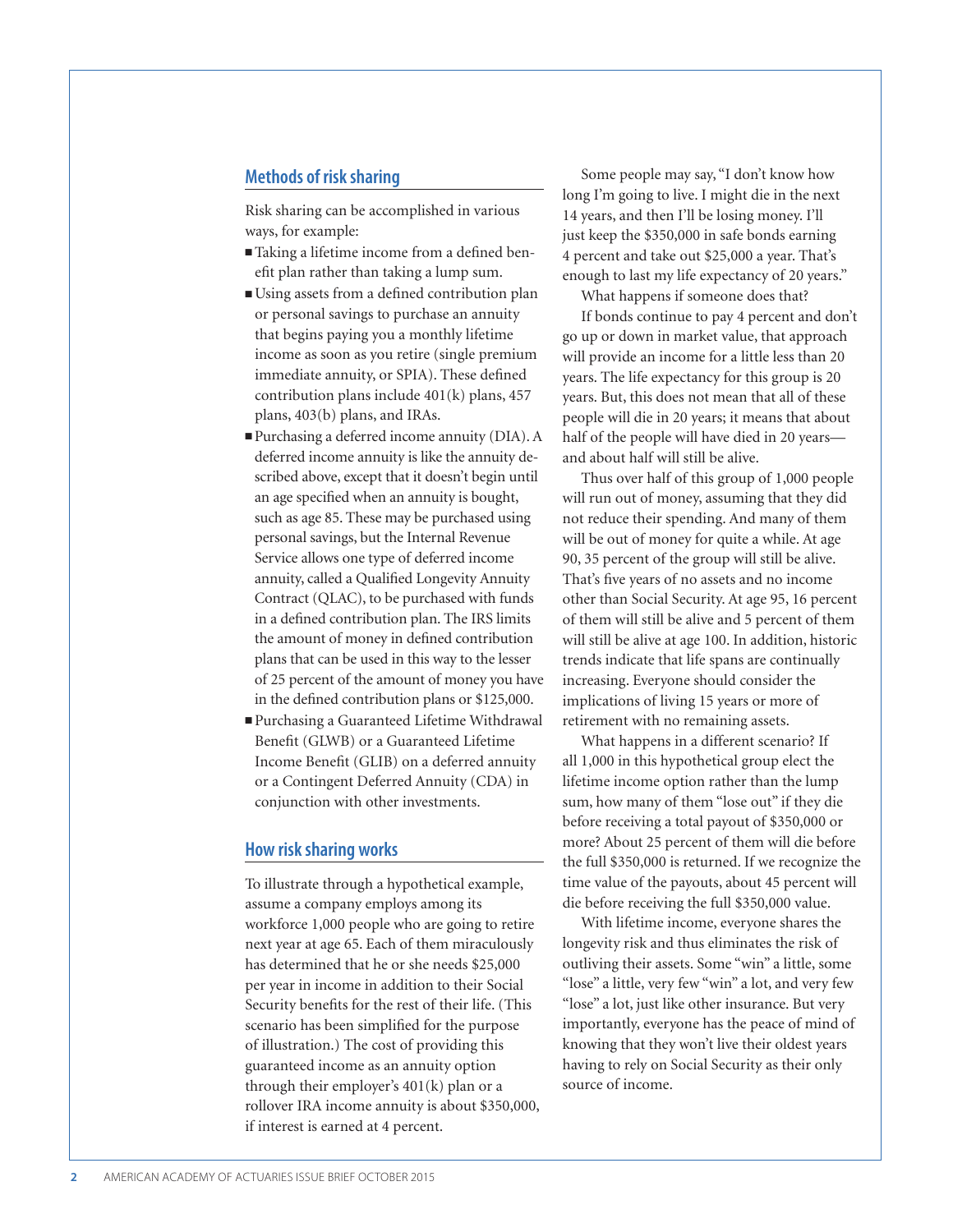# **Added advantage of longevity risk sharing**

Assume that some of the people in this group of 1,000 have more than \$350,000 accumulated retirement savings/benefits. Also assume they know they need \$25,000 per year in retirement as a minimum, and they don't want to go the risk sharing route. They are willing to take the risk that they will not be in the 16 percent of the group who will live beyond age 95, so they need to fund retirement for only 30 years. The value needed for 30 years of income/withdrawals, again at 4 percent interest, is \$450,000. That's an extra \$100,000 tied up in providing a lengthy income during retirement, but it still doesn't give full protection (i.e., the retiree still has a 16 percent chance of running out of money).

In addition, it's important to note that this example assumes that 4 percent is earned each and every year. An average of 4 percent return that is lower in early years and higher in later years will cause the retiree to run out of money earlier.

If an annuity is used to provide lifetime income, that \$100,000 could alternately have been used in a variety of ways. For example, it could be:

- invested relatively more aggressively to provide extra money;
- saved to cover unforeseen expenses;
- used to purchase a single premium life insurance policy of about \$170,000<sup>2</sup> as an endowment for their heirs; or
- $\blacksquare$  used for discretionary spending, such as travel in the healthier years of their retirement.

This example involved an annuity that begins right at retirement, but longevity risk sharing can also be accomplished with a deferred income annuity (DIA/QLAC). However, the approach is somewhat different. In the example above the annuity provides guaranteed lifetime income right away. The guaranteed lifetime payments from the deferred income annuity do not begin until the specified age under the product (e.g., 85), which could be as much as 20 years after purchase. Using

a deferred income annuity divides retirement into two stages. The benefits in the initial stage come from investments and Social Security and last over the fixed period until the specified age. The later stage commences at the specified age, and the benefits are provided by the deferred income annuity, Social Security, and any assets left over from the first stage. The cost of the deferred income annuity is a fraction, perhaps 15 percent, of an annuity starting right away with a comparable monthly payment, thus participants have fewer assets that could be lost if they die earlier than expected.

# **Considerations before entering a longevity risk-sharing arrangement**

#### **Cost considerations**

- n The above example assumes that a lifetime annuity is available through the employer's 401(k) plan or upon leaving the plan. Most plans do not offer annuities. When they are available, employer plans are often more cost-effective than an individually purchased annuity, but not always. Annuities inside retirement plans are required to be calculated on a unisex basis,<sup>3</sup> which may be unfavorable for male purchasers and favorable for female purchasers because the life expectancies of each vary from the average, while annuities outside plans generally use a gender-distinct basis. The prices of lifetime income options can vary considerably among 401(k) plans, defined benefit pension plans, and insurance companies. As with any important purchase in life it is worth shopping around for the best price.
- $\blacksquare$  Almost the same longevity risk protection can be achieved with a deferred income annuity as with an annuity that starts right at retirement, but at a much lower cost for the risk pooling investment. Additionally, a DIA/QLAC provides investment and income management flexibility with the other assets during the deferral period.

2 This is the approximate face amount of a single premium whole life insurance policy that could be purchased at age 65. 3 A unisex basis assumes equal mortality for males and females, in contrast to a gender-distinct basis, which recognizes higher mortality

for males than females.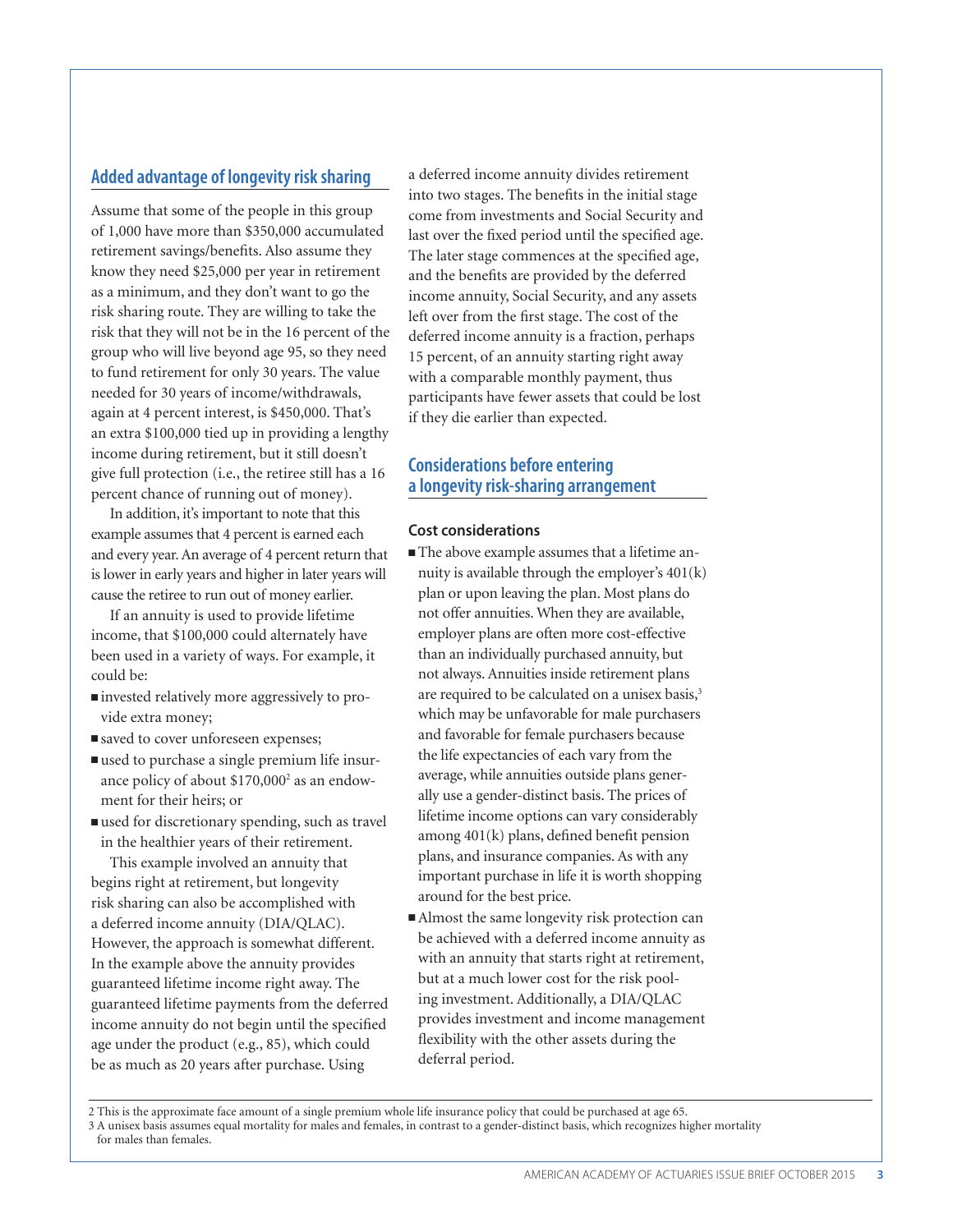- <sup>n</sup>Purchasing an annuity may not make sense for a retiree who is in poor health, facing a shortened expected life span. However, in this situation, a few insurance companies offer "impaired life" annuities, in which the monthly benefit is adjusted upward to account for the shortened life expectancy.
- Annuities are more expensive when interest rates are low; however, alternative investments may reflect similar interest rates. It may or may not be advantageous to wait for interest rates to return to levels closer to a long-term average before purchasing. Of course there is the risk that interest rates may fall lower.
- <sup>n</sup>Delaying purchase of an annuity to an older age can be cost-effective. Lifetime annuities can yield a higher income the older the annuitant is at purchase. Delaying also gives retirees the chance to assess if they remain sufficiently healthy for an annuity to still be appropriate. However, delaying also creates risks that a retiree's investments could lose money or that the retiree will overspend the money because it is readily available.
- n Most annuities do not change the monthly income payments to account for inflation. However some annuities do increase the monthly payments by either a fixed annual percentage (for example, 3 percent increase per year) or by the actual inflation rate as calculated through the consumer price index (CPI).

An annuity with inflation protection will cost significantly more than would an annuity without inflation protection for the same initial monthly income.

#### **Purchase choices**

 $\blacksquare$  A retiree may want to provide a bequest for someone else upon his or her death or reduce the risk of loss if he or she dies early. Annuities can provide a higher income when they have no or minimal death benefits. However, for those who wish to provide benefits to beneficiaries, this desire can be addressed with annuities with lump sum death benefits or specified periods of time during which the annuity is paid even if the retiree has died.

■ Annuities are most effective if, when combined with Social Security and any other guaranteed income, they provide enough income to cover basic needs. Of course, retirees should consider keeping some portion of their funds liquid for discretionary spending and as a fund for unpredicted expenses.

#### **Differing needs**

- $\blacksquare$  Relatively wealthy retirees may decide they do not need the protection given by risk-sharing mechanisms, although they still could benefit from it by providing a predictable income for themselves and protecting assets they wish to pass to heirs.
- n Retirees who have relatively little accrued retirement savings or few assets might not benefit much by receiving minimal periodic benefits and may be better served by living on Social Security while slowly drawing down savings, keeping their assets liquid for larger expenses.
- n Retirees with moderate savings are in a position to potentially benefit the most from risk sharing.

#### **Alternative income approach**

- A simple structured withdrawal program can be an alternative for some as a partial solution to their lifetime income needs. A commonly cited example of this is a 4 percent withdrawal program, in which an individual withdraws 4 percent from his/her investments in the first year and then increase the amount withdrawn each year by the inflation rate over the past year. However, the withdrawals may need to be significantly less than 4 percent to provide income over a long time horizon, (e.g., past age 90), especially in the current low-interestrate investment environment. The income initially is less than from an annuity, and individuals who end up with a long life span still risk running out of money; however, this approach gives individuals access to all of their assets at any time.
- <sup>n</sup>Under one variation of the above approach, the amount withdrawn each year can be adjusted to handle changing needs and investment circumstances. This approach still will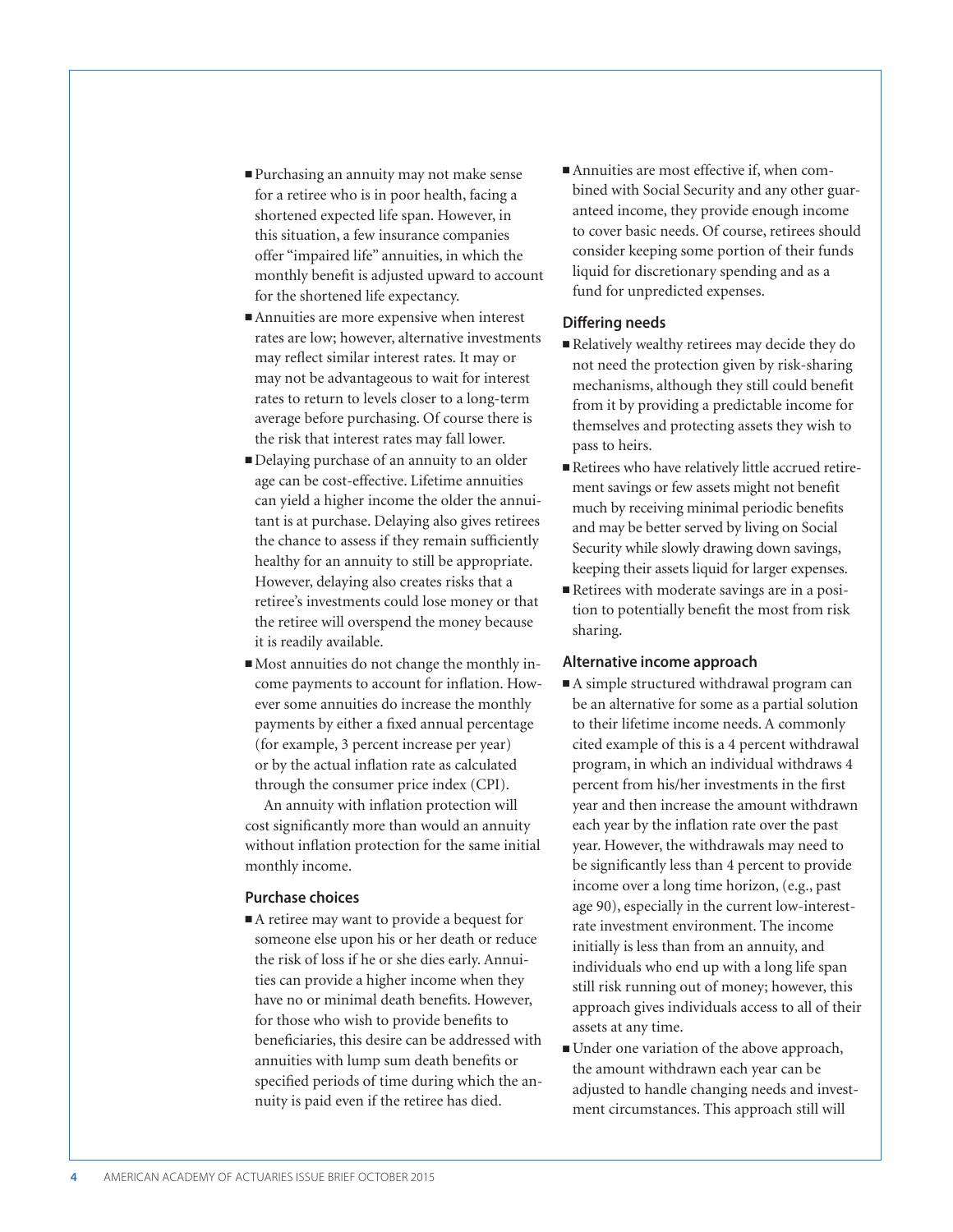not guarantee lifetime adequacy, and of course determining each year the amount to be withdrawn is more complicated, but it should perform better than a simple structured withdrawal program.

- <sup>n</sup>Combining risk sharing and a structured withdrawal program can manage the longevity risk while providing flexibility and access to the assets in the remainder of the program. This can be accomplished by using a structured withdrawal program combined with an annuity that begins immediately after retirement or a deferred income annuity that begins at a later date. If a deferred income annuity is used, the following benefits occur:
	- The individual has complete flexibility in the use of the other assets during the deferral period.
	- The uncertainty about the success of the withdrawal program is reduced because only the period prior to that date needs to be considered.
	- The withdrawal amount might be able to be increased because of the shorter period over which the non-annuity benefits are being withdrawn.
	- Individuals no longer need to worry about whether they will have an income or will be able to manage their investments in later life; e.g., after age 85.
- $\blacksquare$  The tradeoff for reducing longevity risk is that investment gains associated with assets (for example, stocks) devoted to the annuity program might have provided a greater benefit. (Of course, poor returns or investment losses might have resulted in a smaller benefit.)

# **Other considerations**

 $\blacksquare$  **Social Security:** Social Security retirement benefits provide a foundation for retirement income that includes an inflation-protection feature and surviving spouse protection as well. A key way to reduce longevity risk is to take full advantage of Social Security by choosing to delay commencement of benefits as long as possible and realize an increase for every year of deferral past age 62. This can be

done up to age 70, if appropriate, given the retiree's financial and health circumstances. While delaying commencement provides greater longevity protection, particularly with regard to the spousal benefits payable in the event of the retiree's death, it does pose a risk that the retiree will die before receiving cumulative increased income equivalent to the cumulative benefits that would have been received after the earlier commencement date. Many make the mistake of commencing Social Security benefits too early; however, early commencement could be appropriate for retirees in poor health and for those with no financial alternative.

- **Example 3 Benefits from employer:** A retiree who is fortunate enough to be covered by his or her employer's defined benefit retirement plan may already have an annuity available at a very advantageous cost when compared to the cost to provide the income through a lump sum cash out and purchase of a retail annuity. Retirees offered the choice of electing a lump sum in lieu of a pension plan annuity should carefully consider whether a lump sum is truly appropriate for their circumstances, particularly their exposure to longevity risk.
- **Annuity Purchase:** If an annuity is purchased to protect against longevity risk, it can provide either an income that starts immediately or one that starts at some future date. Each has its advantages, but both can provide the needed lifetime income risk protection.
- **Medical Costs:** Retirement can mean costly and unexpected medical expenses, and thought should be given to how much money will be needed to cover these future costs. Medicare, supplemental medical coverage, and long-term care insurance can help protect against unpredictable medical and extended care costs.
- $\blacksquare$ **Inflation:** In determining an appropriate level of income, retirees should consider the degree to which inflation may drive up the cost to maintain their desired standard of living.
- **Exercise:** The longer one lives, even in relatively good health, the greater the chance of diminished ability to invest wisely.